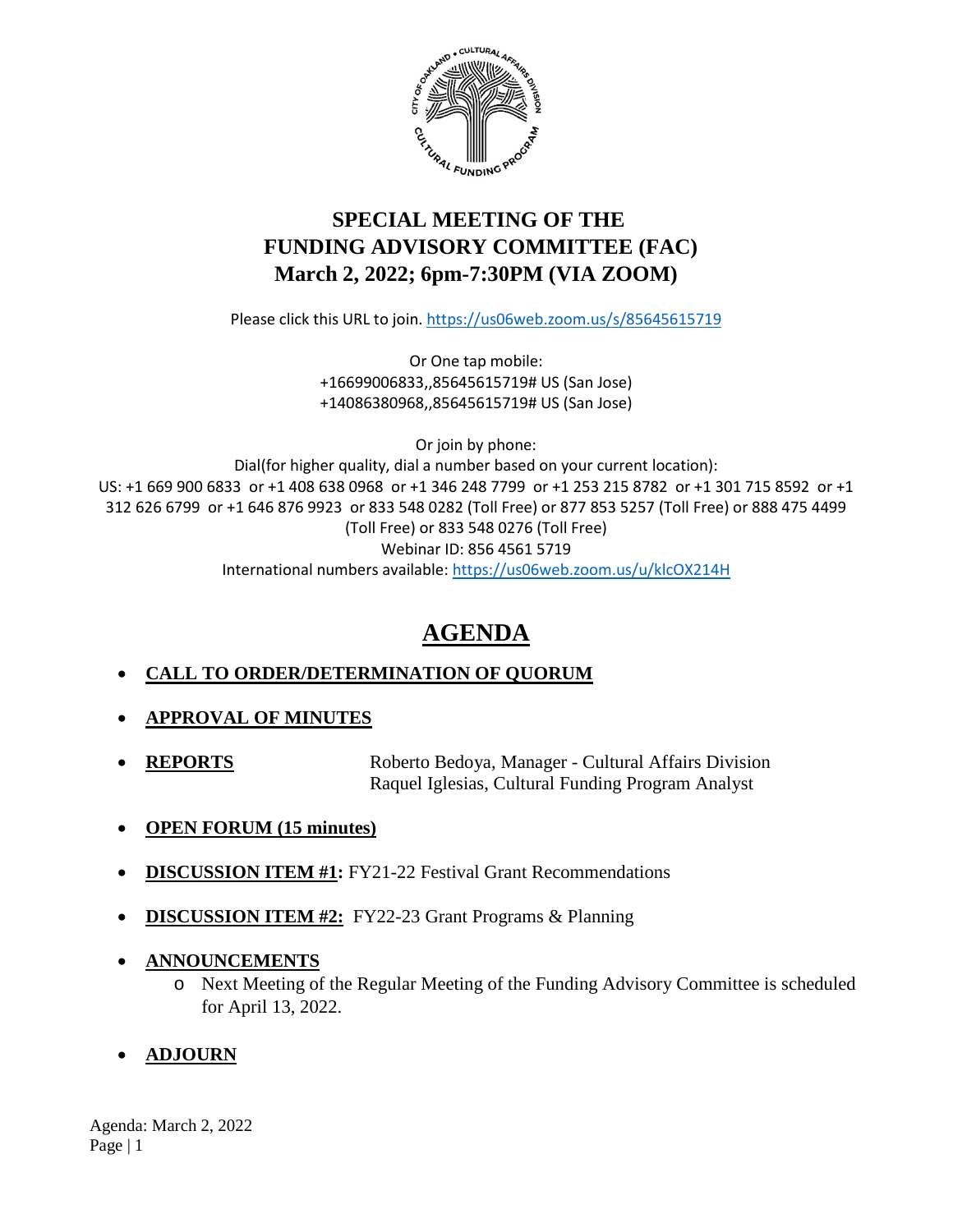### **Attachments**

- Attachment A: *Minutes from January 12, 2022 Regular Meeting of the Funding Advisory* Committee
- Attachment B: *FY21-22 Festival Grant Program Scoring Overview*
- Attachment C: *FY21-22 Festival Grant Program Application Descriptions*

 To request materials in alternative formats, or to request an ASL interpreter, or assistive listening device, please call Cultural Funding Program Analyst Raquel Iglesias at 510-238-2212 or TDD 510- 238-3254 at least three working days before the meeting. Thank you.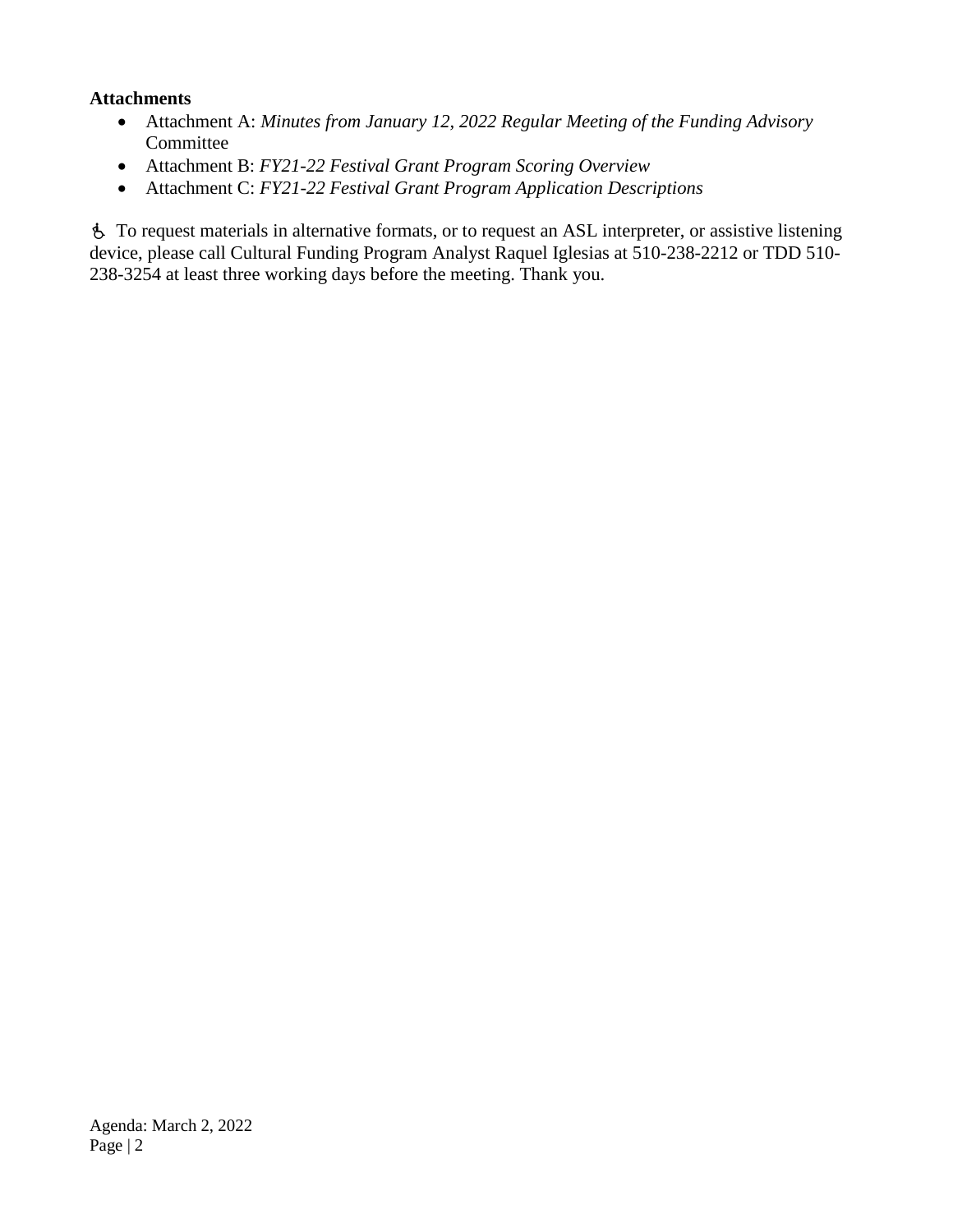

**Cultural Funding Program (CFP)**

**Funding Advisory Committee Regular Meeting**

**Wednesday January 12, 2022; 6pm-7:30PM (VIA ZOOM)**

## **Meeting Minutes**

**Committee Members in Attendance:** Jim Santi Owen (chair), Adriana Grino, Michelle Mush Lee and Indi McCasey.

**Committee Members Absent:** Sriba Kwadjovie, Maisha Quint and Tyese Wortham.

**Staff in Attendance:** Roberto Bedoya, Raquel Iglesias

# **Call to Order/Determination of Quorum: 6:05PM**

### **Approval of Minutes:**

- 1. Approval of MINUTES of September and October 2021 Minutes
- *Motion to approve by Michelle Mush Lee. Seconded by Indi McCasey. The motion passed unanimously.*

### **MANAGER'S REPORT**

### **Roberto Bedoya, Cultural Affairs Manager**

Roberto Bedoya began his report by sharing his deep appreciation for the Funding Advisory Committee and their volunteer role with the Division. He proceeded to discuss the staffing difficulties the Cultural Affairs Division, and City at large, has been experiencing.

Last week HR gave the green light to hire Gina Acebo on a part time contract for roughly 900 hours. Gina was formerly the VP of the Akonadi Foundation. Bedoya continued to share that the HR staff at the City are themselves under-staffed, which is causing a back-log in hiring. On top of hiring, HR is also responsible for COVID protocols during this difficult time.

Currently Cultural Affairs has two open positions: Raquel's former part-time position and Denise Pate's full-time role as CFP Coordinator. The part-time role will be supporting Public Art moving forward. Bedoya also emphasized that even if these positions were to be fast-tracked, the learning curve for government positions is steep, and we will need to consider this in terms of staff capacity for training.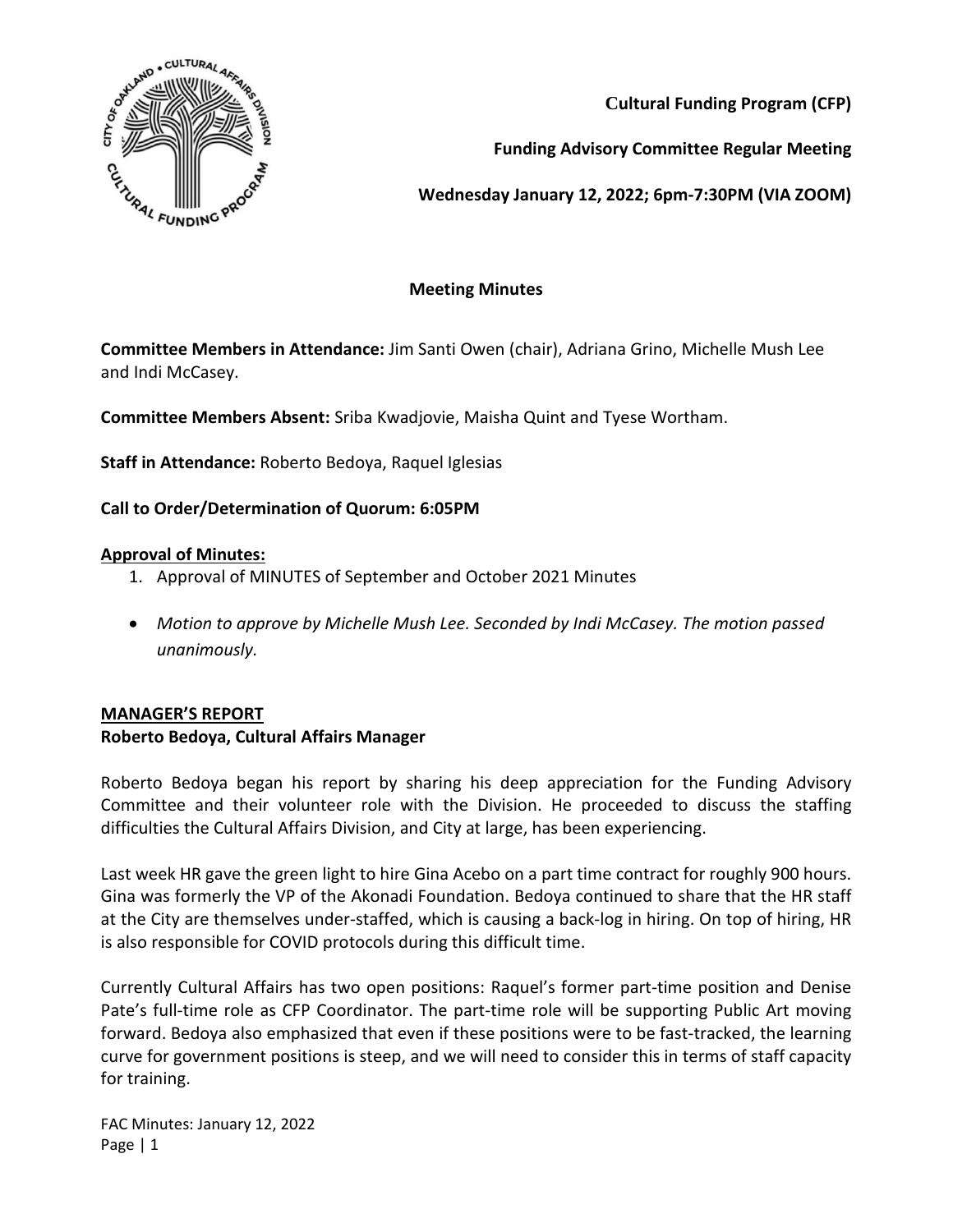Lastly, Bedoya shared that the Division has extended the deadline for the Cultural Strategists-in-Government Program for several departments. The deadline has been extended to the end of February.

### **Discussion Points:**

- Michelle Mush Lee commended Roberto and Raquel for all the work they've done with little staff support. She was also heartened to see what departments were participating in the Cultural Strategist Program, and requested information via email to share with her networks.
- Roberto shared that many applicants have been confused by the intension of the CSIG program, and that it is not an Artist-in-Residence program.
- Adriana Grino also requested more information about CSIG via email to share with her network.

## **Program Analyst's Report Raquel Iglesias, Cultural Funding Program Analyst**

Raquel Iglesias shared City Council approved Round One grants in November, and she has been working with grantees on contracting, including holding several workshops. She was also very happy to report that contracts are moving at record speed, with many being issued payment in as little as two weeks. This is largely due to improvements made to the contracting process with the City Attorney's office, as well as City Departments moving surprisingly quickly.

She also shared that they have been working on the Festivals grant program, which was launched in November. Festival applications are due Thursday January  $13<sup>th</sup>$ , and public panel deliberations are expected to occur on February 23, 2022. Staff are currently in the process of securing panelists, and supporting applicants.

Iglesias also expressed that they have been planning for 2022-23 grant cycle, mostly focusing on timing considering it is just her managing all moving parts. She also mentioned that the extra funds we are expecting to receive for Cultural Funding is not a guarantee as City Council priorities shift. Iglesias will share a calendar for 2022-23 with FAC in the coming weeks, and shared her delight with working with Gina Acebo thus far.

Lastly, Iglesias expressed the difficulty in taking on the roles of three people the last few months. She's hopeful more help is on the way, and is focusing on self-care while juggling the many moving parts.

#### **Discussion Points:**

- Roberto Bedoya shared his appreciation for Raquel Iglesias, as did Michelle Mush Lee.
- Adriana Grino expressed her appreciation, and congratulations on the Round One contracts moving so quickly. She shared her wish to support in any way that FAC can.

### **OPEN FORUM:**

**Speaker(s):** Open Forum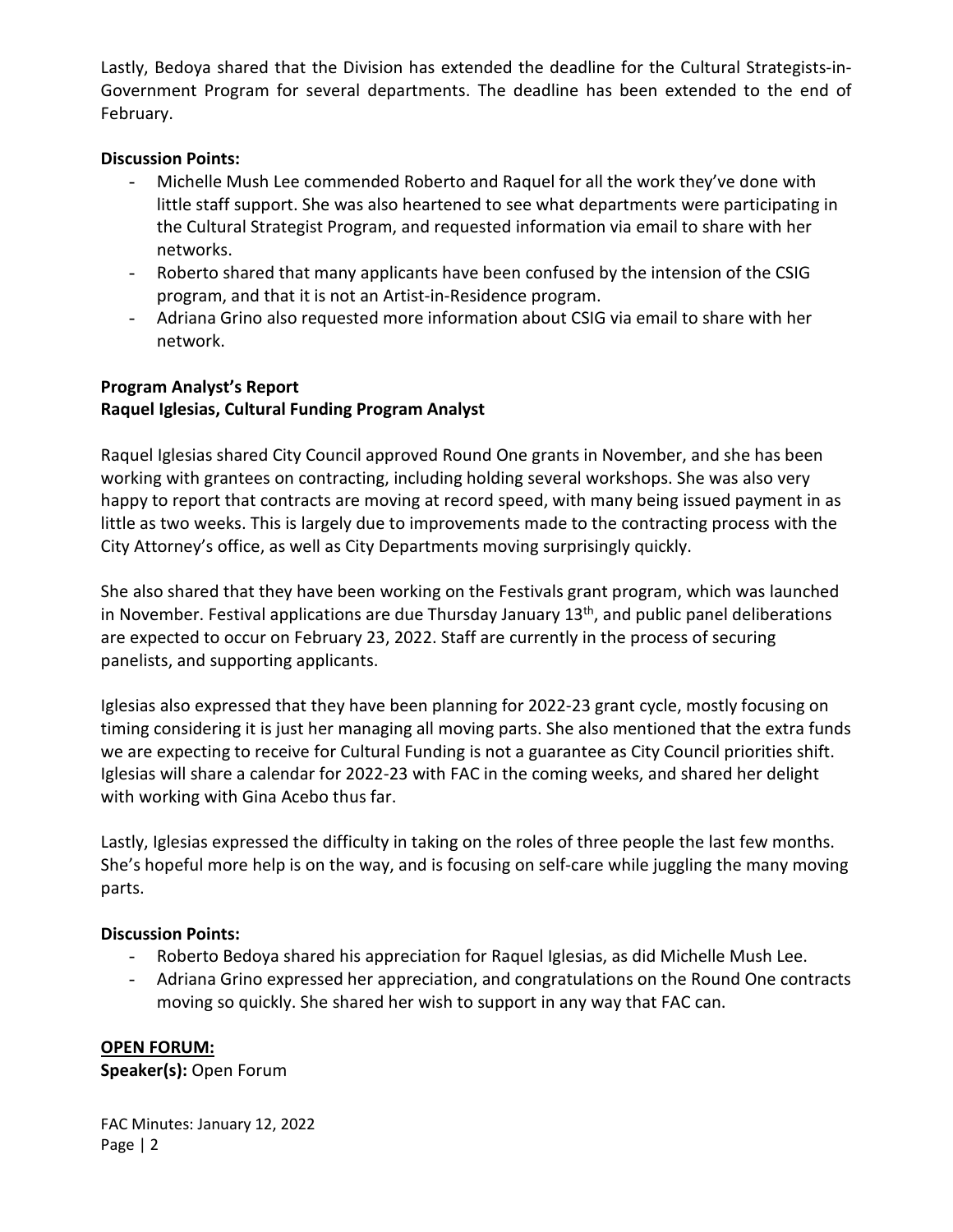The following community members were in attendance: David Hunt, Benjamin Lee, Letty Elenes, Joseph Hines, Queen Ari, Simone.

- David Hunt of Prescott Circus Theater expressed his appreciation for FAC, and for Raquel's support during the contracting process. He continued by giving information about Prescott Circus and their work in Oakland Public Schools. David shared that organizations like Prescott Circus are filling a major gap in Arts Education, and the Artists-in-the-Schools is an incredibly important program to support Oakland's youth. He hopes CFP will consider bringing back the program, but also understands the capacity issues the Division is facing.
- Benjamin Lee expressed his appreciation for FAC and staff, as well as the need for Artistsin-the-Schools program. He shared that as a community, he hopes they can act as advocates for the needs of CFP staff so resources can be made available to Oakland's artists and youth. Lee also asked if there are any eyes on the Creative Job Support program from the state, and lastly what are FAC's priorities in terms of the upcoming election so the community can amplify those needs.

### **Discussion:**

- Roberto Bedoya thanked Benjamin and David for their comments, and informing FAC and our staff of the difficulties in providing arts education in Oakland schools. In regards to the Creative Job Support program, Bedoya informed the group that the funds from this program are being directed to the County, as opposed to the City. And lastly, in regards to the election, we are unable to endorse a candidate, however the Commission is working to create a list of priorities and organize an election Town Hall.
- Michelle Mush Lee thanked the speakers and informed everyone that the next Cultural Affairs Commission will take place February 14<sup>th</sup>. The Commission has a sub-committee dedicated to addressing the upcoming mayoral election, and invites interested members of the public to join.

# **DISCUSSION ITEM #1:** *Funding Advisory Committee Ordinance*

### **Discussion:**

- Roberto Bedoya shared that when CFP was preparing to go to City Council, they learned that there is no official legislation that allows the Funding Advisory Committee to officially vote on staff's funding recommendations. The Committee can however provide input and commentary on staff recommendations. Bedoya proceeded to share the importance of the Funding Advisory Committee, and is working toward finding a solution to this gray area.
- Adriana Grino asked if there is an opportunity to re-think the role of the Funding Advisory Committee, and its governance responsibilities. Roberto Bedoya liked this idea, and Raquel Iglesias shared that a common structure other committees use is of a Community Group.
- Indi McCasey shared there is a Citizens Oversight Committee at OUSD that could be a helpful community group structure to look into.

### **DISCUSSION ITEM #2:** *NEA Workforce Development Grant*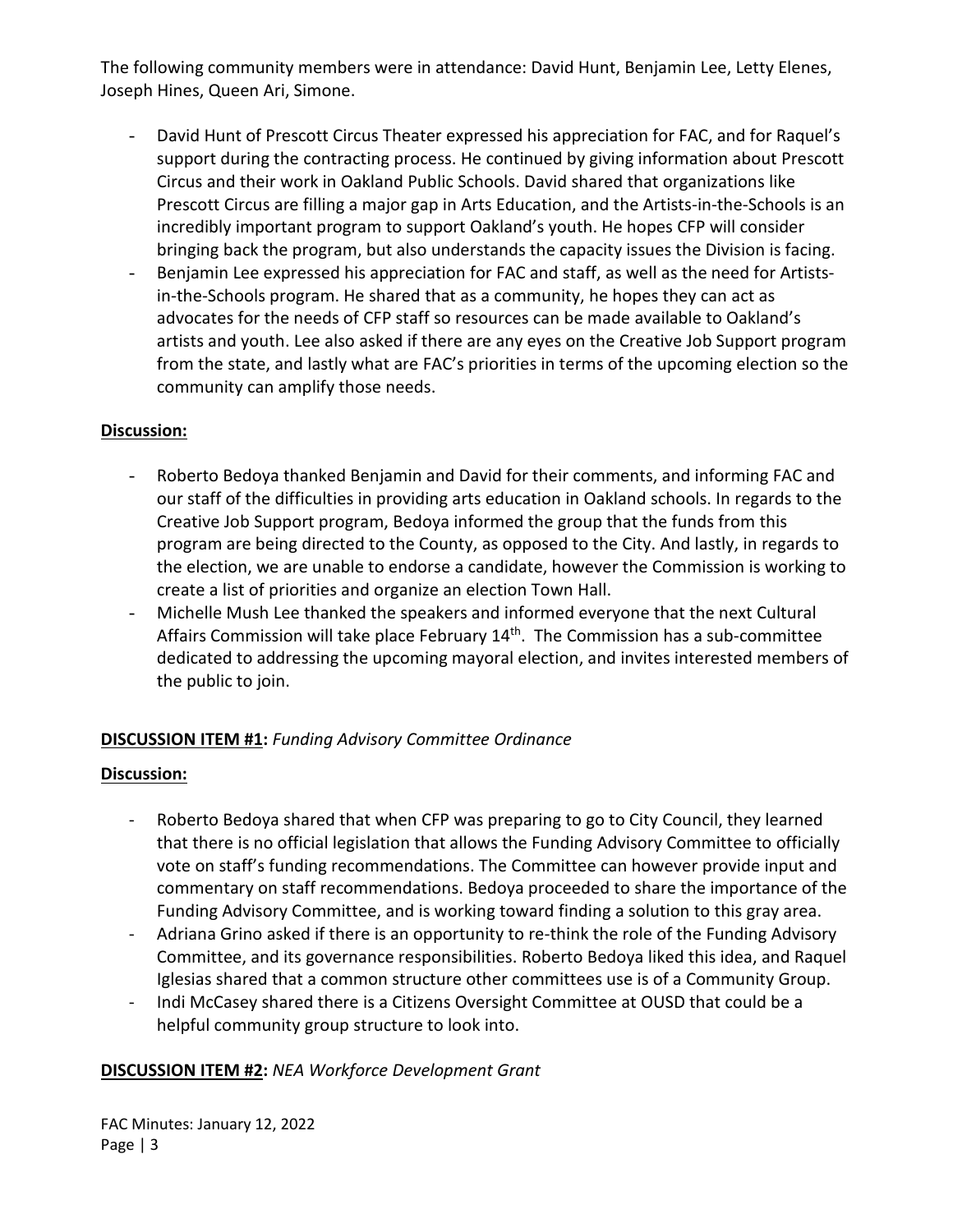### **Discussion:**

Roberto Bedoya shared that Cultural Affairs has been accepted for a \$500,000 grant from the National Endowment for the Arts. The grant will support jobs within arts organizations, as well as teaching artists. Guidelines and how this new grant opportunity will look are yet to be flushed out. Of the \$500,000, 10% can be used to support administrative costs to execute the program. Bedoya also expressed that the \$2M commitment to Cultural Funding from City Council could change because of this grant, as well as their shifting priorities.

### **DISCUSSION ITEM #3:** *Artists-in-the-Schools*

### **Discussion:**

- Roberto Bedoya expressed that because of CAD's dire staffing situation and the current mystery around FY22-23 budgeting, we cannot commit to bringing back the Artists-in-the-Schools grant opportunity at this time.
- Raquel Iglesias also shared that the Org Projects and Individual Artist grant programs are eligible to support Arts Education, as we will not know our budget until July 1.
- Indi McCasey shared that there are many challenges for individual artists working within school districts. There are many arts organizations who are supporting teaching artists with staff or other hybrid positions, as it is currently taking OUSD months to pay arts education providers. There are also difficult insurance barriers preventing many individual artists from working in schools, so it may be beneficial to focus on granting to arts organizations.
- Michelle Mush Lee expressed the importance of spreading the NEA grant funds to arts organizations of various sizes and budgets. Furthermore, Lee also highlighted the points McCasey brought up, and the importance of granting to arts organization who have a strong legacy of supporting our teaching artist community.
- Adriana Grino asked how FAC can support Cultural Affairs in thinking through various scenarios for FY22-23 grant programming. Bedoya shared that he appreciated this idea and wants to lean on community members who have expressed their thoughts, as well as FAC to ensure the opportunity created is appropriate.
- Grino asked what the Artists-in-the-Schools budget was prior to being folded into the other grant categories. McCasey and Iglesias confirmed it was roughly \$150,000 with grants being around \$15,000. Grino also expressed the importance of collecting data around what grants are supporting arts education to the community.
- Indi McCasey stated that 5 out of 6 Org Assistance Applicants that did not receive funding were primarily arts education providers. McCasey shared the importance of having panelists who understand arts education and the Oakland landscape to better evaluate the arts education programs applying for funding. They used the work of Destiny Arts as an example, who has been a consistent presence in the lives of OUSD students during times of uncertainty.
- Michelle Mush Lee expressed the idea of raising the grant amounts moving forward to sustain teaching artists.
- Jim Santi Owen expressed to the community that the number one issue our program faces is staff.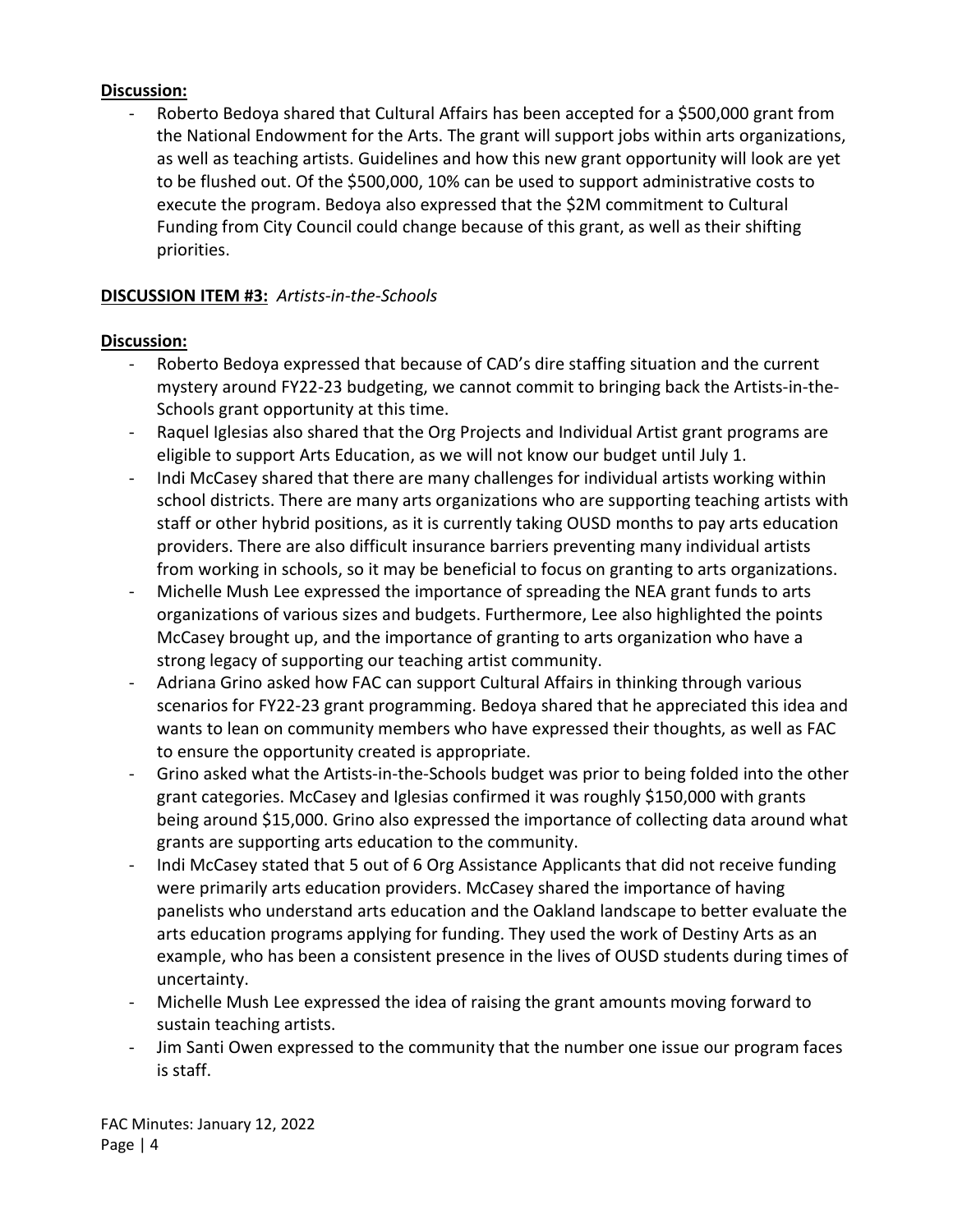- Lastly, Indi McCasey asked if grant programs would be spread out or happen all at once. Raquel Iglesias confirmed that the programs would be spread out due to staff capacity.

### **ANNOUNCEMENTS**

- o A Special Funding Advisory Committee Meeting will be scheduled in late February/Early March to discuss Festival Grants.
- o Next Meeting of the Regular Meeting of the Funding Advisory Committee is scheduled for April 13, 2022.

### **ADJOURN**

### **Adjourn at 7:30 p.m.**

• *Motion to approve by Indi McCasey. Seconded by Jim Santi Owen. The motion passed unanimously.*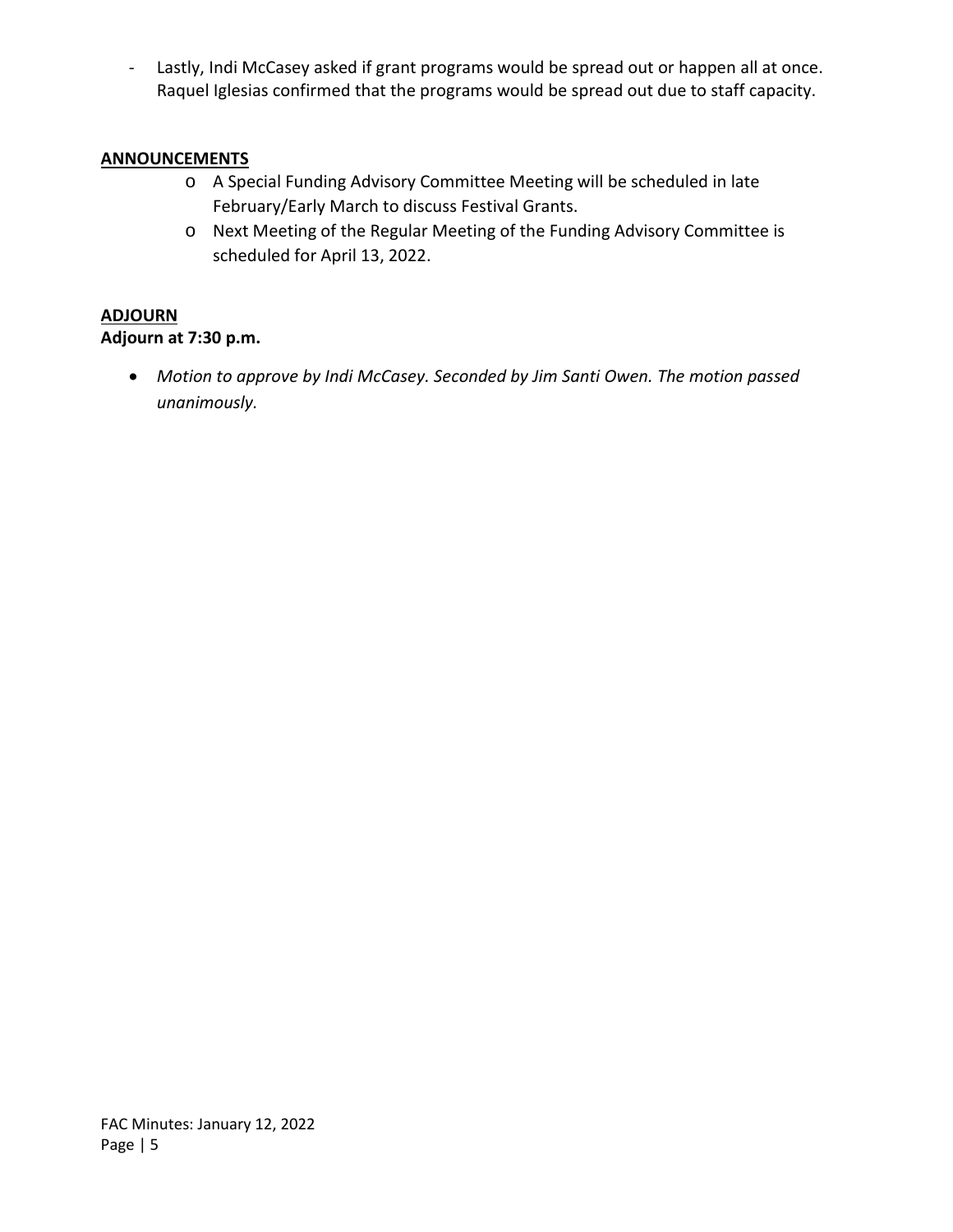#### **City of Oakland, Cultural Affairs Division, CULTURAL FUNDING PROGRAM**

#### **FY21-22 NEIGHBORHOOD VOICES for FESTIVALS**

*Organizations Highlighted in Yellow are Recommended for Funding\**

|                                                                        |                       |                    | <b>FUNDS AVAILABLE</b> |
|------------------------------------------------------------------------|-----------------------|--------------------|------------------------|
| <b>ORGANIZATION</b>                                                    | <b>SCORE</b>          | Ask (Grant) Amount | \$<br>316,250.00       |
| <b>EastSide Arts Alliance</b>                                          | 95.67%                | \$20,000.00        | \$<br>296,250.00       |
| <b>Friends of Lincoln Square Park</b>                                  | 95.67%                | \$5,000.00         | \$<br>291,250.00       |
| <b>Black Cultural Zone Community Development</b><br><b>Corporation</b> | 95.00%                | \$20,000.00        | \$<br>271,250.00       |
| <b>Friends of Peralta Hacienda Historical Park</b>                     | 94.67%                | \$20,000.00        | \$<br>251,250.00       |
| <b>Oakland Vietnamese Chamber of Commerce</b>                          | 94.33%                | \$20,000.00        | \$<br>231,250.00       |
| <b>Communities United for Restorative Youth</b><br>Justice             | 93.67%                | \$20,000.00        | \$<br>211,250.00       |
| <b>American Indian Child Resource Center</b>                           | 92.00%                | \$8,750.00         | \$<br>202,500.00       |
| <b>Koreatown Oakland</b>                                               | 91.67%                | \$20,000.00        | \$<br>182,500.00       |
| <b>West Oakland Mural Project</b>                                      | 91.33%                | \$20,000.00        | \$<br>162,500.00       |
| <b>Attitudinal Healing Connection</b>                                  | 91.00%                | \$20,000.00        | \$<br>142,500.00       |
| <b>Oaklash</b>                                                         | 89.50%                | \$20,000.00        | \$<br>122,500.00       |
| <b>B.H. Brilliant Minds Project Inc.</b>                               | 89.00%                | \$20,000.00        | \$<br>102,500.00       |
| <b>Oakland Communities United for Equity &amp;</b><br>Justice          | 88.67%                | \$10,000.00        | \$<br>92,500.00        |
| <b>Oakland Black Pride</b>                                             | 88.50%                | \$20,000.00        | \$<br>72,500.00        |
| <b>AYPAL: Building API Community Power</b>                             | 88.33%                | \$10,000.00        | \$<br>62,500.00        |
| <b>Hip Hop For Change</b>                                              | 87.85%                | \$12,500.00        | \$<br>50,000.00        |
| <b>School of The Getdown</b>                                           | 87.45%                | \$20,000.00        | \$<br>30,000.00        |
| Chapter 510 Ink                                                        | 87.00%                | \$10,000.00        | \$<br>20,000.00        |
| <b>BAY Peace</b>                                                       | 86.95%                | \$20,000.00        | \$                     |
| API Cultural Center, Inc                                               | 85.67%                | \$20,000.00        | \$<br>(20,000.00)      |
| <b>Malonga Arts Residents Association</b>                              | 85.00%                | \$20,000.00        | \$<br>(40,000.00)      |
| <b>Asian Refugees United</b>                                           | 84.33%                | \$20,000.00        | \$<br>(60,000.00)      |
| <b>Beast Crawl Literary Festival</b>                                   | 82.33%                | \$5,000.00         | \$<br>(65,000.00)      |
| Thingamajigs                                                           | 78.67%                | \$20,000.00        | \$<br>(85,000.00)      |
| <b>United Roots</b>                                                    | 73.67%                | \$20,000.00        | \$<br>(105,000.00)     |
| <b>Afrobeats Oakland</b>                                               | 71.00%                | \$15,000.00        | \$<br>(120,000.00)     |
|                                                                        | <b>TOTAL REQUESTS</b> | \$436,250.00       |                        |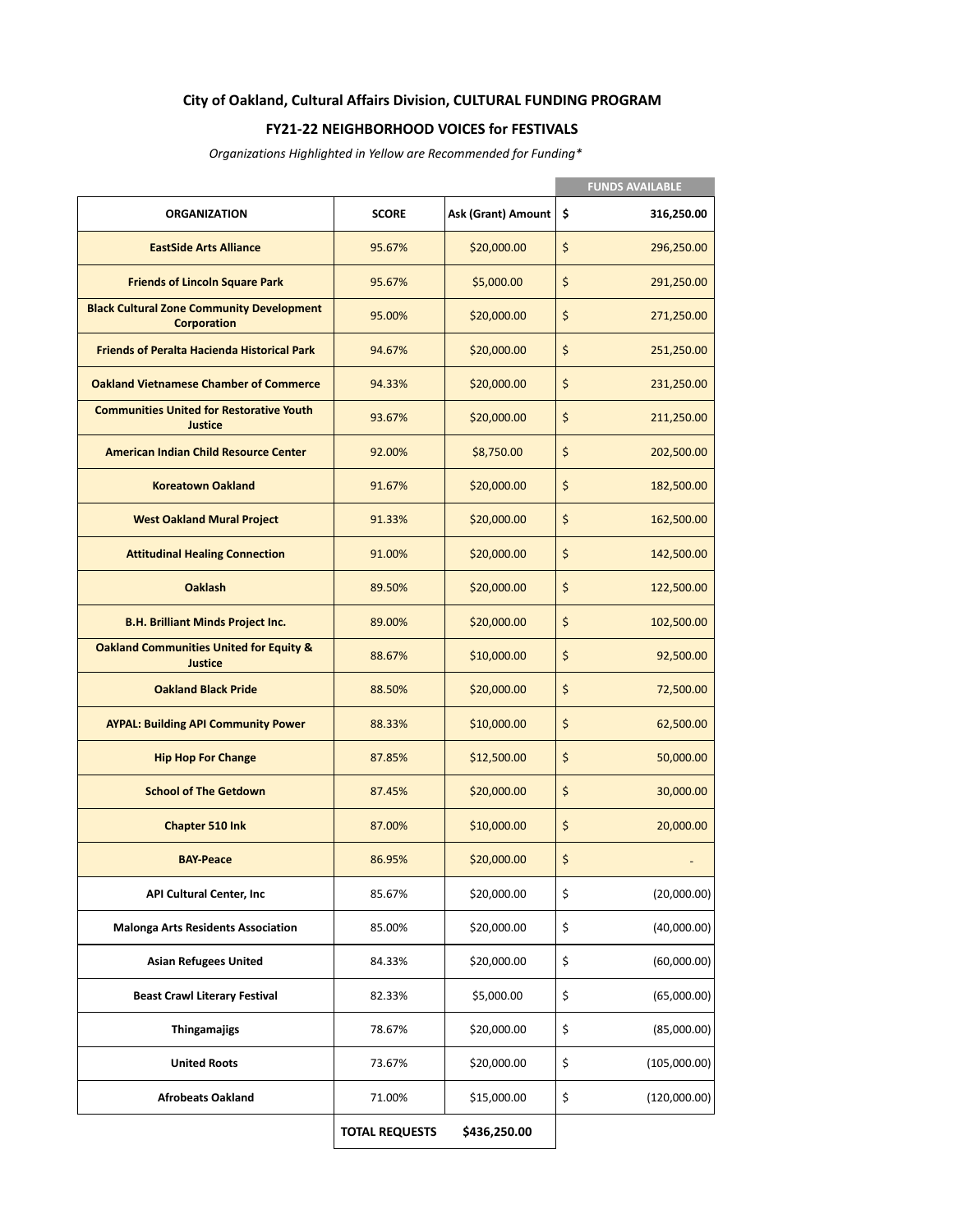#### **City of Oakland, Cultural Affairs Division, CULTURAL FUNDING PROGRAM**

#### **FY21-22 NEIGHBORHOOD VOICES for FESTIVALS**

the control of the control of the control of

|                                                                        |              | <b>FUNDS AVAILABLE</b>  |                  |                                                                                                                                                                                                                                                                                                                                                                                                                                                                                                                                                                                                                                                         |
|------------------------------------------------------------------------|--------------|-------------------------|------------------|---------------------------------------------------------------------------------------------------------------------------------------------------------------------------------------------------------------------------------------------------------------------------------------------------------------------------------------------------------------------------------------------------------------------------------------------------------------------------------------------------------------------------------------------------------------------------------------------------------------------------------------------------------|
| <b>ORGANIZATION</b>                                                    | <b>SCORE</b> | Ask (Grant) Amount   \$ | 316,250.00       | <b>Application Description</b>                                                                                                                                                                                                                                                                                                                                                                                                                                                                                                                                                                                                                          |
| <b>EastSide Arts Alliance</b>                                          | 95.67%       | \$20,000.00             | \$<br>296,250.00 | EastSide Arts Alliance will present their 22nd annual Malcolm X Jazz Arts Festival on<br>May 21, 2022 in San Antonio Park. This event is a celebration of East Oakland<br>communities and includes music, dance, poetry, speakers, community<br>organizations, local arts & crafts vendors, live mural painting and delicious food.<br>The festival also celebrates the legacy of Malcolm X, who believed in the self-<br>determination, self-respect and self-defense of Black and oppressed people<br>throughout the world. Grant funds would be used to support artistic, administrative<br>and technical personnel, as well as production costs.    |
| <b>Friends of Lincoln Square Park</b>                                  | 95.67%       | \$5,000.00              | \$<br>291,250.00 | Friends of Lincoln Square is pleased to present our June Lincoln Summer Night<br>Festival on June 15th, 2022 in Oakland Chinatown, planned and produced by and<br>for the community. Activities will celebrate our diverse backgrounds and include<br>local cultural performances, arts and arts and folk craft stations for all ages.<br>Whether a newer resident or a long-time community member, a young student,<br>young adult or aging senior, this festival provides opportunities for all participants<br>to co-create shared memories and a sense of belonging. Grant funds would be used<br>to support artistic and administrative personnel. |
| <b>Black Cultural Zone Community Development</b><br><b>Corporation</b> | 95.00%       | \$20,000.00             | \$<br>271,250.00 | The Black Cultural Zone Community Development Corporation presents their<br>Liberation Weekend Festival - a multi-site four-day festival taking place Juneteenth<br>weekend across East Oakland. Through Black Arts, Culture & Commerce this event<br>will not only celebrate the victories of the past, but also remember the unfinished<br>work of fighting for equity today, and dreaming of a thriving and equitable future<br>for all. Grant funds would be used to support artistic and administrative personnel,<br>outreach/marketing, and production costs.                                                                                    |
| <b>Friends of Peralta Hacienda Historical Park</b>                     | 94.67%       | \$20,000.00             | \$<br>251,250.00 | "Festival Quetzal: Celebrating Oakland's Maya through Dance, Music, and Visual<br>Art" will be held at Peralta Hacienda on June 25 with the full participation and co-<br>creation of Fruitvale's Maya, with marketing to the Mayan community and to the<br>broad, diverse, regional audience. The event will include live marimba, dancers<br>from Maya Mam Cultural Exchange, the unveiling of a major new mural, arts<br>activities for all ages, storytelling, performances, and more. Grant Funds would be<br>used to support artistic, administrative, and technical personnel, as well as<br>outreach/marketing.                                 |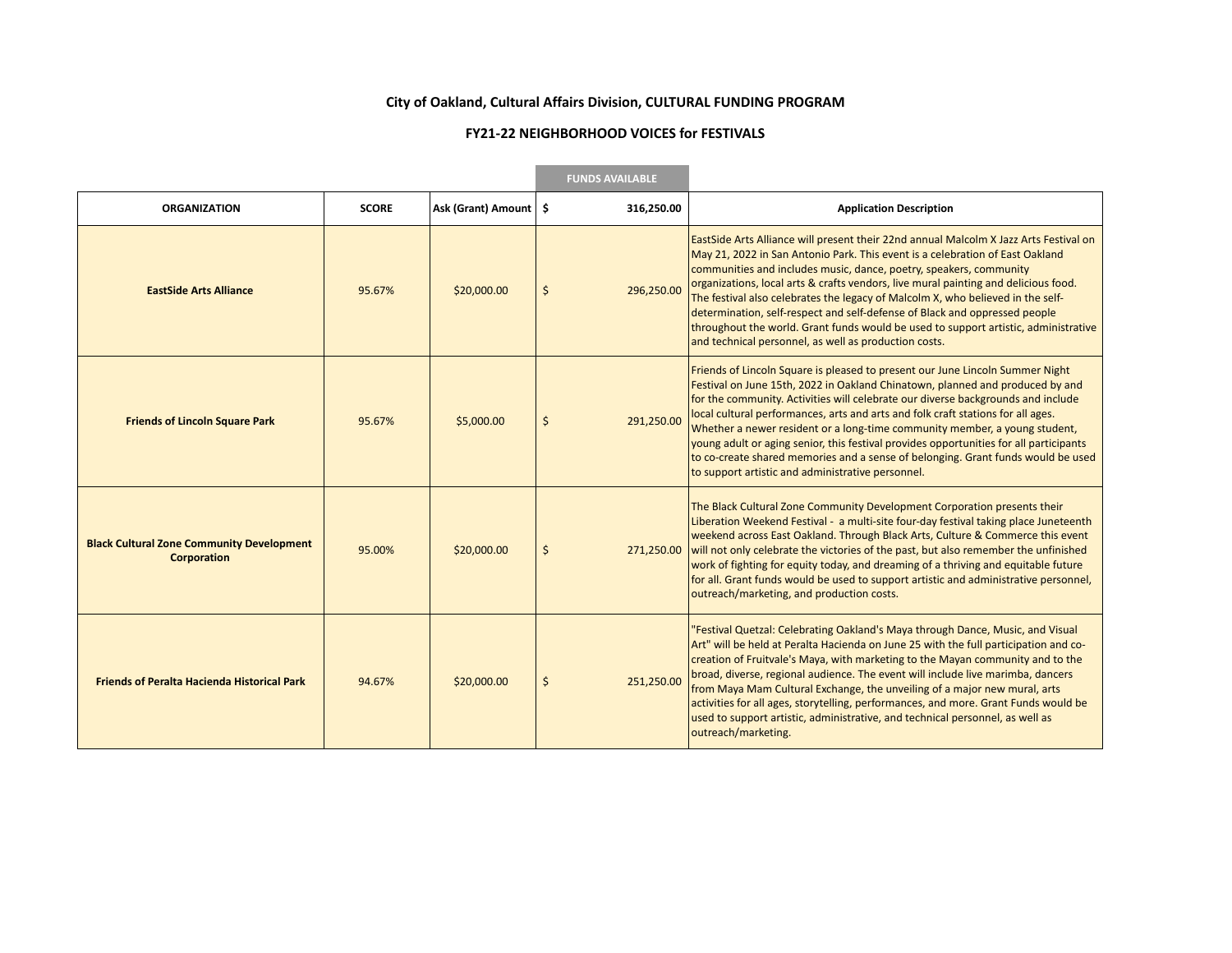| <b>Oakland Vietnamese Chamber of Commerce</b>              | 94.33% | \$20,000.00 | $\zeta$ | 231,250.00 | The Oakland Vietnamese Chamber of Commerce is organizing this year's World<br>Refugee and Immigrant Day Festival, an inclusive celebration to raise awareness<br>and celebrate the contributions of refugees and immigrants to Oakland and around<br>the world. Free to the public, the Festival will feature interactive arts and<br>performances, headlining Oakland-based refugee and immigrant artists and art<br>groups. The Festival will be hosted in Oakland's Clinton Park on June 18, 2022, and<br>will include free halal food, storytelling, cultural performances, social and wellness<br>resources, and interactive activities led by artists and leaders of Oakland's refugee                                                   |
|------------------------------------------------------------|--------|-------------|---------|------------|------------------------------------------------------------------------------------------------------------------------------------------------------------------------------------------------------------------------------------------------------------------------------------------------------------------------------------------------------------------------------------------------------------------------------------------------------------------------------------------------------------------------------------------------------------------------------------------------------------------------------------------------------------------------------------------------------------------------------------------------|
|                                                            |        |             |         |            | and immigrant communities. Grant funds would be used to support personnel,<br>outreach/marketing, production costs.                                                                                                                                                                                                                                                                                                                                                                                                                                                                                                                                                                                                                            |
| <b>Communities United for Restorative Youth</b><br>Justice | 93.67% | \$20,000.00 | \$      | 211,250.00 | Communities United for Restorative Youth Justice (CURYJ) will be holding "Town<br>Nights: Night of Cultural Healing festival" and "Town Nights: Movement of the<br>People's Arts festival" at Josie de la Cruz park in the Fruitvale District. Both festivals<br>feature performances by local artists and healers, free food and giveaways,<br>highlight the vibrancy and diversity of our community, create a safe and celebratory<br>space for local families, and build a sense of belonging and togetherness. Grant<br>funds would be used to support administrative personnel, outreach/marketing and<br>production costs.                                                                                                               |
| <b>American Indian Child Resource Center</b>               | 92.00% | \$8,750.00  | \$      | 202,500.00 | "Many Nations for Many Nations" is a one day Festival to be held at the La Escuelita<br>School in Oakland on June 25, 2022. A collaborative event hosted by two Native-<br>serving nonprofits, the Sogorea Te Land Trust and American Indian Child Resource<br>Center, will be a cultural celebration of the ancestral lands of the Confederated<br>Bands of Lisjan Ohlone people now called Oakland and other people from tribal<br>nations across the continent. The Festival will feature American Indian dancing,<br>singing, and drumming, contemporary Native musicians and comedy artists, and<br>cultural arts and crafts. Grant funds would be used to support performer fees.                                                        |
| <b>Koreatown Oakland</b>                                   | 91.67% | \$20,000.00 | $\zeta$ | 182,500.00 | Koreatown Oakland presents Oakland First Fridays - Oakland's signature monthly<br>celebration of arts, culture, food and community. Happening every first Friday of<br>the month on Telegraph Avenue, this event draws up to 30,000 people from<br>Oakland and the surrounding areas to celebrate our unique community. This<br>includes the Korean Culture Fest which is a celebration of Korean art, culture and<br>accomplishments and incorporates Tae Kwon Do demonstrations, a special Korean<br>vendor area and performances ranging from traditional music and dance. Grant<br>funds would be used to support artistic, administrative and technical personnel<br>expenses and production costs.                                       |
| <b>West Oakland Mural Project</b>                          | 91.33% | \$20,000.00 | $\zeta$ | 162,500.00 | West Oakland Mural Project (WOMP) is hosting its 2nd Annual LOVE THE PEOPLE<br>and FREE THE PEOPLE Block Partys on Sunday, February 13, 2022, and Saturday,<br>June 18th, 2022 at The Mural House and Mini Museum in West Oakland. These<br>events beautifully gather, curate, and celebrate Oakland's unique community while<br>highlighting its rich history of humanitarianism. Like in 2021, the Mini Museum @<br>The Mural will be open and free, we will provide complimentary hot food from local<br>restauranteurs, distribute bags of shelf-stable food to those in need, and have local<br>artists and community groups perform and table. Grant Funds would be used to<br>support Artistic, Administrative and Technical Personnel. |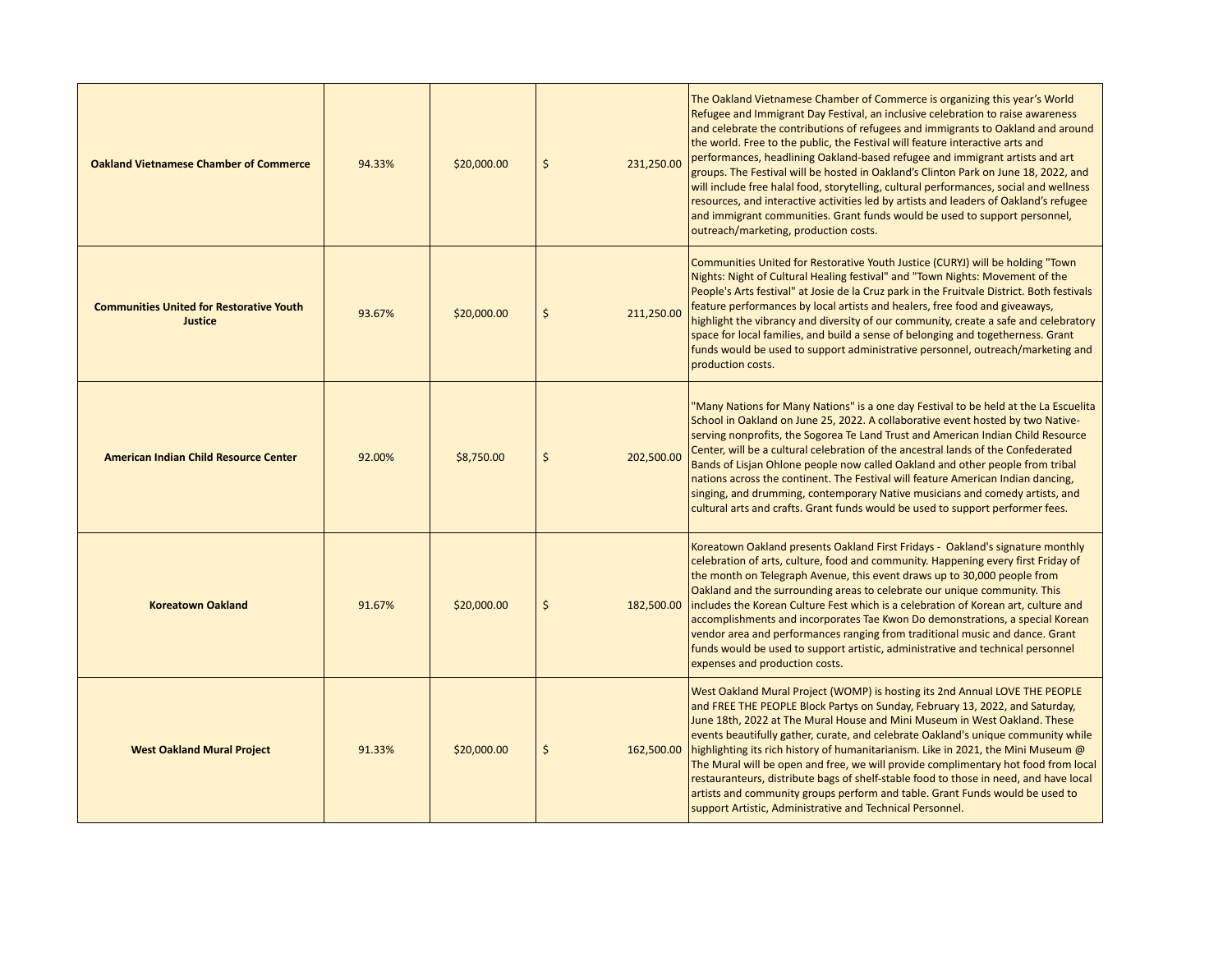| <b>Attitudinal Healing Connection</b>                                | 91.00% | \$20,000.00 | \$      | 142,500.00 | The Building the Center for ArtEsteem (BCA) Festival commemorates the return of<br>AHC Oakland to the community where it was founded and cultivated. The festival<br>acknowledges and celebrates the organization's history and legacy as a Black led<br>organization committed to stability, sustainability and growth in the historical<br>Hoover Corridor neighborhood. The BCA Festival will instill joy and pride in<br>residents of the Historical Hoover Corridor and the broader Oakland community<br>while offering creative arts showcases, exhibits, arts activities, music and more.<br>Grant funds would be used to support artistic personnel.                                                                                                                                                       |
|----------------------------------------------------------------------|--------|-------------|---------|------------|--------------------------------------------------------------------------------------------------------------------------------------------------------------------------------------------------------------------------------------------------------------------------------------------------------------------------------------------------------------------------------------------------------------------------------------------------------------------------------------------------------------------------------------------------------------------------------------------------------------------------------------------------------------------------------------------------------------------------------------------------------------------------------------------------------------------|
| <b>Oaklash</b>                                                       | 89.50% | \$20,000.00 | $\zeta$ | 122,500.00 | With support from the Neighborhood Voices for Festivals Grant, Oaklash will<br>produce their fifth annual drag and queer performance festival in Oakland on Friday<br>May 27th through Sunday May 29th, 2022, including their first block party on<br>Saturday May 28th. This weekend-long event will feature more than 110 queer and<br>trans artists and performers over the course of three spectacular days full of live<br>and virtually streamed entertainment including drag, film, dance, live music, and<br>DJs. Grant funds would be used to support artistic and technical personnel, ASL<br>interpretors, facility expenses and production costs.                                                                                                                                                      |
| <b>B.H. Brilliant Minds Project Inc.</b>                             | 89.00% | \$20,000.00 | $\zeta$ | 102,500.00 | B.H. Brilliant Minds Project, Inc will present their 14th annual Oakland Juneteenth<br>Celebration and Festival on June 25, 2022. The Oakland Juneteenth Celebration and<br>Festival is a melting pot of cultural celebration, healing and empowerment and<br>artistic exhibition that's inclusive to all community members and provides a space<br>for one to find cultural worth and expression. Grant funds would be used to support<br>personnel costs, facility expenses, production, outreach/marketing, permits,<br>restrooms, and more.                                                                                                                                                                                                                                                                    |
| <b>Oakland Communities United for Equity &amp;</b><br><b>Justice</b> | 88.67% | \$10,000.00 | $\zeta$ | 92.500.00  | Oakland Communities United for Equity & Justice (OCUEJ)'s Self Help Hunger<br>Program (SHHP) has supported the North Oakland community for 14 years. To<br>bolster culture and community, the SHHP hosts quarterly community arts & cultural<br>showcase gatherings, including the 'Every Day Is Black History Month' Series at<br>Jasper P. Driver Plaza Park (Driver Park), Stanford Avenue & Adeline Street, which<br>draws the full spectrum of North Oakland residents, artists, vendors, allies and<br>community leaders. These place-based celebatory events build bridges between<br>disperate facets of our community, including properous homeowners and<br>chronically-houseless folks. Grant funds would be used to support Personnel,<br>Facility Expenses, Outreach/Marketing, and Production Costs. |
| <b>Oakland Black Pride</b>                                           | 88.50% | \$20,000.00 | \$      | 72,500.00  | Black Pride 2022, the third festival produced by Oakland Black Pride, is a series of<br>in-person engagements that will take place over the span of 3 days during Pride<br>Month, June 24th-26th, 2022. The theme for this years festival is "Happy<br>Hereafter." All of the events will carry the message of "finding happiness from now<br>on" in a time wher lives have been upended and there is little certainty in the<br>world. Oakland Black Pride wants to encourage our BIPOC, LGBTQ+ communities to<br>keep moving forward and support their efforts to do so, while finding joy in the<br>process. Grant funds would support administrative and technical personnel, facility<br>expenses and outreach/marketing.                                                                                     |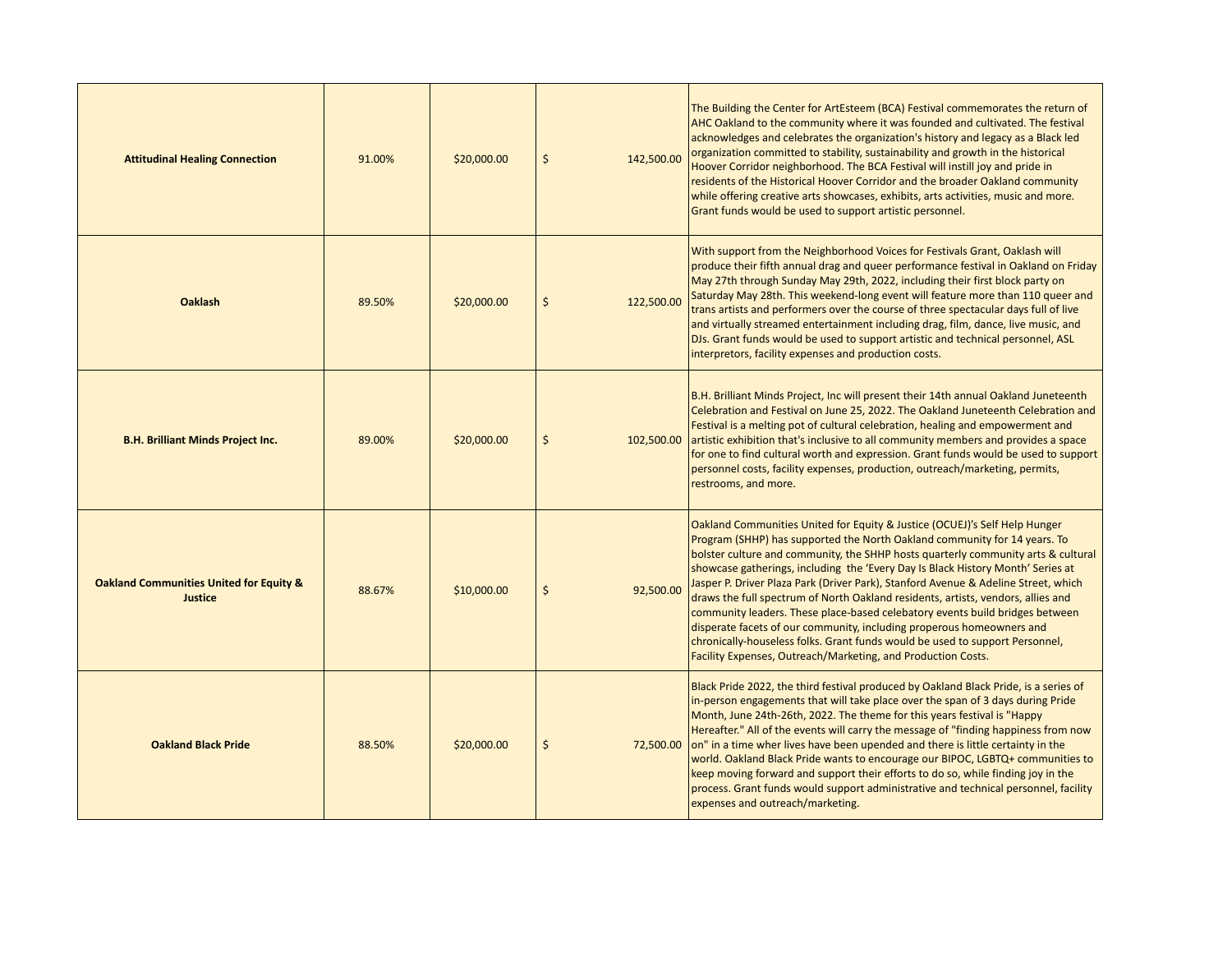| <b>AYPAL: Building API Community Power</b> | 88.33% | \$10,000.00 | $\zeta$              | AYPAL is requesting funding to support the annual May Arts Festival, which<br>coincides with Asian Pacific Islander Heritage Month (APIMH). The intention and<br>goals for this event are to develop youth leaders and foster connections to Asian<br>62,500.00 Pacific Islander (API) history and culture through art practices that the youth decide<br>on. This includes and is not limited to cultural dances, spoken word, guerilla<br>theater, and visual art. Grant funds would be used to support artistic personnel,<br>technical production and supplies.                                                                                                                                                                                                                           |
|--------------------------------------------|--------|-------------|----------------------|-----------------------------------------------------------------------------------------------------------------------------------------------------------------------------------------------------------------------------------------------------------------------------------------------------------------------------------------------------------------------------------------------------------------------------------------------------------------------------------------------------------------------------------------------------------------------------------------------------------------------------------------------------------------------------------------------------------------------------------------------------------------------------------------------|
| <b>Hip Hop For Change</b>                  | 87.85% | \$12,500.00 | \$                   | Hip Hop for Change will present their 4th Annual Women's Empowerment Summit<br>on March 10, 2022. This event will elevate the voices of Women-Identified Hip Hop<br>artists, and educate the public on the importance of Women in Hip Hop and society<br>50,000.00 at large. The goal of this event is to be intentional in educating our community on<br>how gender inequality intersects with other identities (like race, sexual orientation,<br>religion, and ability) and other forms of oppression. Grant funds would be used to<br>support artistic personnel expenses.                                                                                                                                                                                                                |
| <b>School of The Getdown</b>               | 87.45% | \$20,000.00 | \$<br>30,000.00      | School of the Getdown will present "Oakland Black Generations Festival," featuring<br>a multigenerational, cross-genre array of Black Oakland musical acts on April 3,<br>2022. Held at Oakland Technical High School Auditorium for an audience of 950,<br>this free community program will celebrate landmark Black Oakland artists of<br>several generations - from youth to senior citizens - from the genres of jazz, gospel,<br>blues, hip-hop, R&B, and more. Grant funds would be used to support artistic,<br>administrative and technical personnel, as well as facility expenses.                                                                                                                                                                                                  |
| Chapter 510 Ink                            | 87.00% | \$10,000.00 | $\zeta$<br>20,000.00 | Chapter 510, a made-in-Oakland youth writing, bookmaking and publishing center<br>for BIPOC and queer youth, is seeking support for our third annual Write Your Roots<br>All-Town Epic Poetry Festival. This free, multigenerational literary festival, which<br>will take place on April 29 in and around Swan's Market in historic Old Oakland,<br>invites the entire city of Oakland to collaborate on a poem based on a different<br>theme each year. This year's theme is "embodiment," which will foster body<br>positivity, resilience, and visions for creative well-being. Grant funds would be used<br>to support personnel, facility expenses, outreach/marketing and production costs.                                                                                            |
| <b>BAY-Peace</b>                           | 86.95% | \$20,000.00 | \$                   | <b>BAY-Peace will host an ARTS (Addressing Real Traumas and Solutions) &amp; Wellness</b><br>Jamboree where they cultivate healing for the Oakland community by celebrating<br>young artist activists, and inviting folks to partake in wellness services, community<br>based arts and arts/craft activities. The Jamboree will be a way to bring people<br>together in a collective space that nurtures the connections between creativity,<br>healing and community. As part of our Youth ARTS Initiative, this will be their final<br>concluding event as our Youth Leaders prepare to pivot their focus to a new<br>research interest in the coming school year. Grant funds would be used to support<br>artistic and administrative personnel, wellness providers and facility expenses. |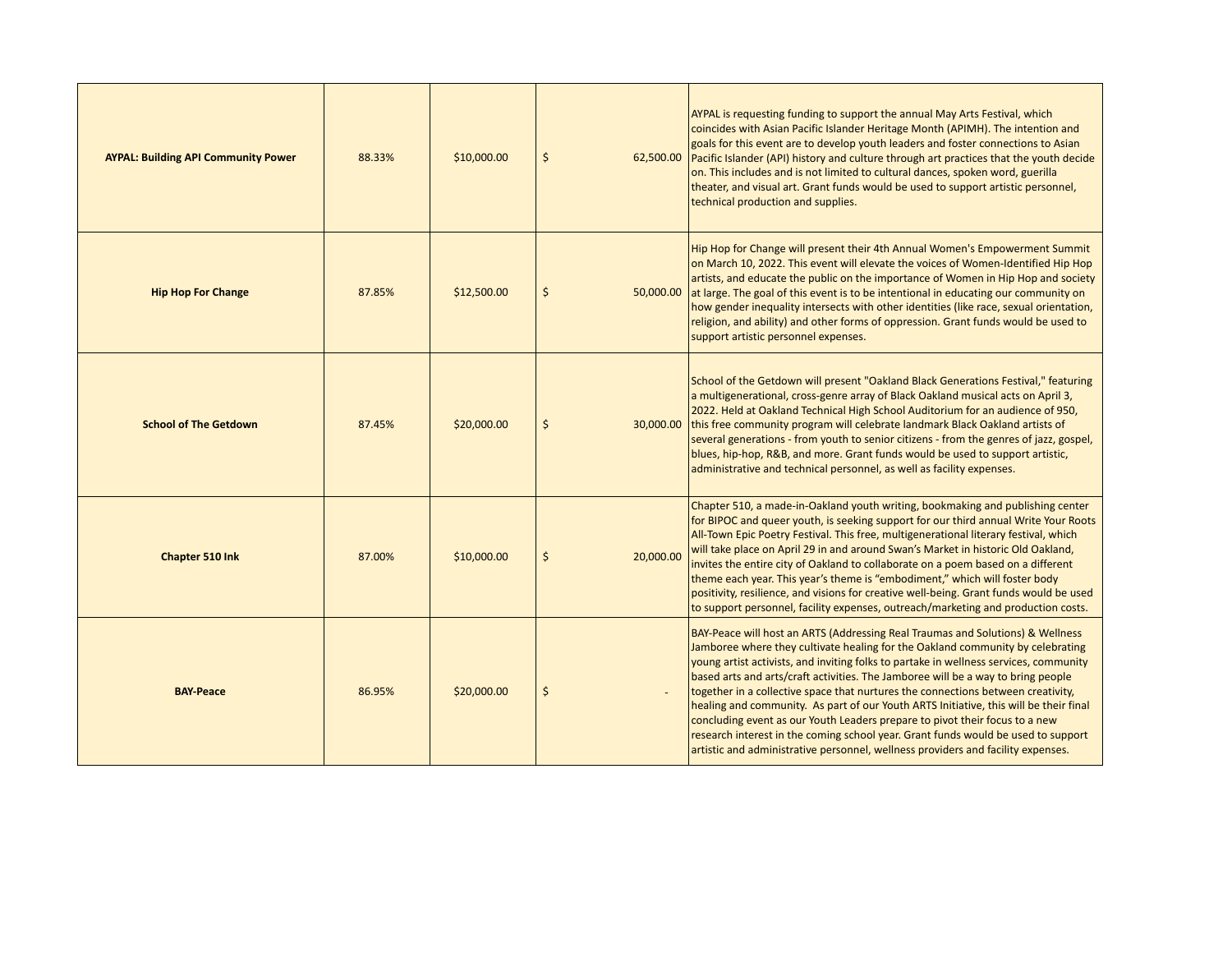| <b>API Cultural Center, Inc.</b>          | 85.67% | \$20,000.00 | \$<br>(20,000.00)  | 'Asian Pacific New Year Celebration" (APNY) is OACC's second annual cultural new<br>year program series in February and April 2022. In the Year of the Tiger, OACC will<br>offer free public programs to highlight various Asian countries that celebrate the<br>Lunar New Year. And in April, OACC is excited to continue the new year festivities to<br>honor South and Southeast Asian countries. Events will include cultural<br>demonstrations, performances, and children's storytime with family-friendly virtual<br>and in-person programming. Grant funds would be used to support artistic and<br>administrative personnel, outreach/marketing, production costs, and<br>materials/supplies.                                                      |
|-------------------------------------------|--------|-------------|--------------------|-------------------------------------------------------------------------------------------------------------------------------------------------------------------------------------------------------------------------------------------------------------------------------------------------------------------------------------------------------------------------------------------------------------------------------------------------------------------------------------------------------------------------------------------------------------------------------------------------------------------------------------------------------------------------------------------------------------------------------------------------------------|
| <b>Malonga Arts Residents Association</b> | 85.00% | \$20,000.00 | \$                 | The Malonga Arts Residents Association (MARA) is seeking \$20,000 of funding to<br>support the first annual "Alice Street" Festival to be held on Alice Street starting in<br>Lincoln Park in Chinatown and going all the way down Alice across 14th and 17th<br>streets to end in Snow Park. The festival will be a multi-disciplinary community arts<br>(40,000.00) festival designed to promote local arts, cultural preservation, community building<br>and civic engagement. The festival will include: Food Pop-ups, Mini Art Galleries,<br>Crafts & Fashion Vendors, Visual Art installations, Performance Art, Music,<br>Community Education, Literary events. and Interactive Art. Grant funds would be<br>used to primarily support artists fees. |
| <b>Asian Refugees United</b>              | 84.33% | \$20,000.00 | \$<br>(60,000.00)  | Multi-media installation artist Taro Hattori will collaborate with Asian Refugees<br>United to develop "I Hear a Butterfly," a refugee/immigrant film festival and an<br>original documentary video installation piece that shares the work of 10 emerging<br>refugee/immigrant filmmakers. "I Hear a Butterfly" will focus on the lives of refugee<br>and immigrant youths mainly in the Nepali speaking Bhutanese Refugee community<br>in Oakland, and aims to support and aid them in sharing their stories by<br>documenting their everyday lives. Grant funds would be used to support artistic,<br>administrative and technical personnel.                                                                                                            |
| <b>Beast Crawl Literary Festival</b>      | 82.33% | \$5,000.00  | \$<br>(65,000.00)  | The Beast Crawl Literary Festival is an annual festival that represents the power and<br>diversity of the East Bay literary arts. Taking place the weekend of April 23, 22, this<br>event invites various independent and grassroots literature organizations of the<br>East Bay to showcase their wares by curating 50 minute readings that take place in<br>impromptu venues throughout Uptown Oakland over the period of one evening -<br>resulting in a mega-festival that involves thousands. Grant funds would be used to<br>support personnel costs, outreach/marketing, production and service fees.                                                                                                                                                |
| Thingamajigs                              | 78.67% | \$20,000.00 | \$<br>(85,000.00)  | Thingamajigs presents Aeolian Day 2022; a free, biennial family festival of wind-<br>based art and music. Support is requested for commissioning and fabrication costs<br>of wind-powered instruments and sound sculptures to be featured at the festival.<br>Instruments will be created by Oakland artists working with community members in<br>various family and adult-oriented workshops throughout diverse neighborhoods of<br>Oakland from January through June, 2022. Aeolian Day will take place on May 14th<br>at Brooklyn Basin.                                                                                                                                                                                                                 |
| <b>United Roots</b>                       | 73.67% | \$20,000.00 | \$<br>(105,000.00) | The "Who UR" festival, taking place on June 26th, will be a representation of the<br>hub of talent, support, and belonging United Root's has cultivated in the Oakland<br>community for over 10+ years. Featuring music, dance, art, tech, social<br>entrepreneurship, and much more, "Who UR" is a play on the initials for United<br>Roots, and a call-in for Oakland locals of all ages to come and interact with their<br>community and let us know who they are. The "Who UR" fest will feature vendors<br>from United Roots programs, artists that have recorded in UR studios, dancers that<br>have rehearsed in UR space, and much more. Grant funds would be used to support                                                                       |

personnel, facility expenses, outreach/marketing, and production costs.